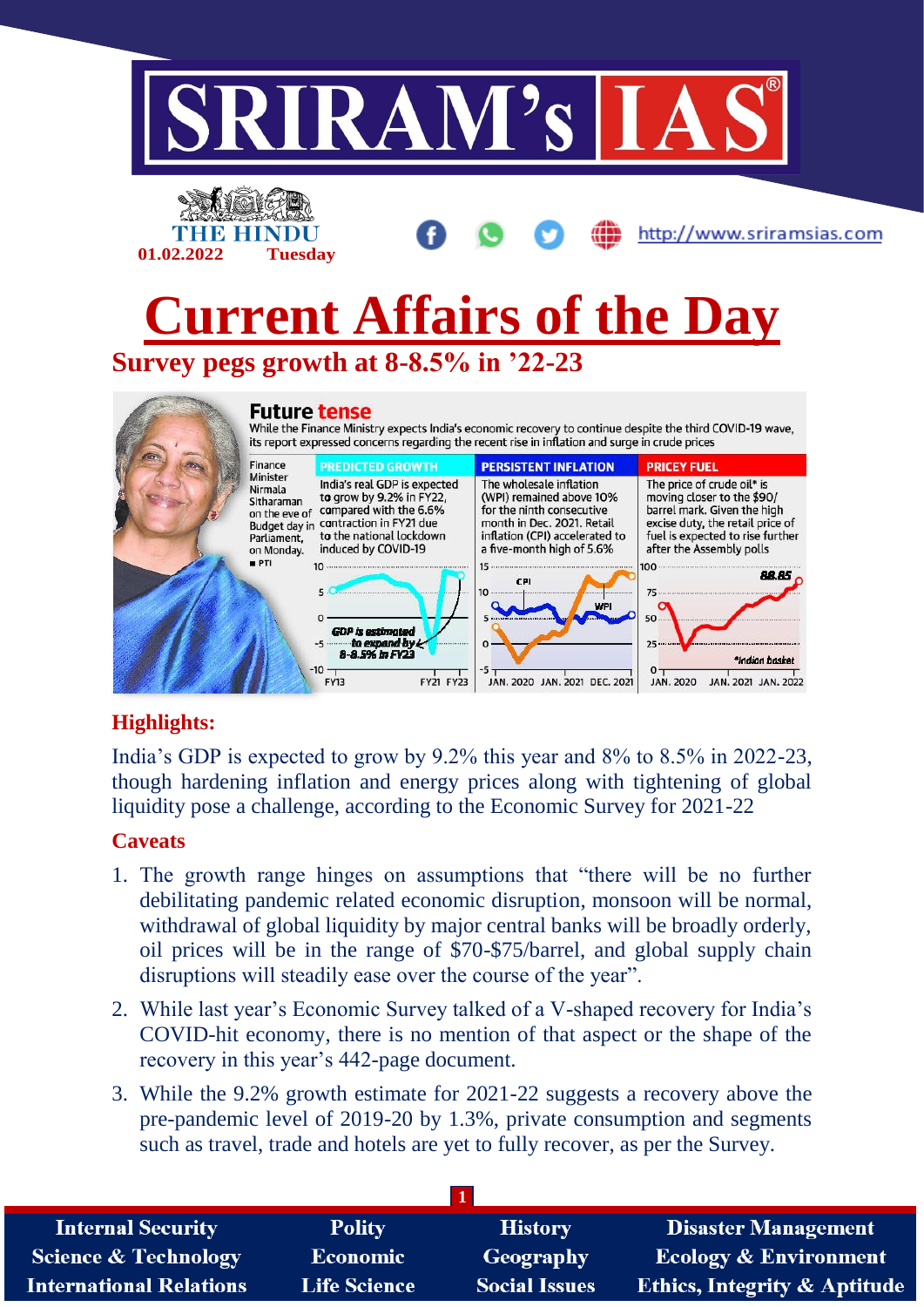

4. The stop-start nature of repeated pandemic waves makes it especially difficult for these sub-sectors to gather momentum.

## **'Demand for MGNREGA work softens'**

Govt. says drop observed after peaking during the first wave but figures still higher than pre-pandemic levels



### **Highlights:**

- 1. Demand for work under the Mahatma Gandhi National Rural Employment Guarantee Act (MGNREGA) scheme has dropped from the peak of the first lockdown, but is still higher than pre-COVID levels, said the annual Economic Survey, noting that this is "an indicator of rural labour markets".
- 2. However, it cautioned against drawing conclusions about the movement of migrant labour on the basis of MGNREGA employment, noting that the highest demand for work under the scheme was seen in States which are usually the destination of migrant workers, rather than source States.

#### **More funds sought**

1. Advocates for rural workers argued that the drop in demand is also due to funding constraints, and urged a significant increase in allocations for the scheme.

| <b>Internal Security</b>        | <b>Polity</b>       | <b>History</b>       | <b>Disaster Management</b>              |
|---------------------------------|---------------------|----------------------|-----------------------------------------|
| <b>Science &amp; Technology</b> | Economic            | Geography            | <b>Ecology &amp; Environment</b>        |
| <b>International Relations</b>  | <b>Life Science</b> | <b>Social Issues</b> | <b>Ethics, Integrity &amp; Aptitude</b> |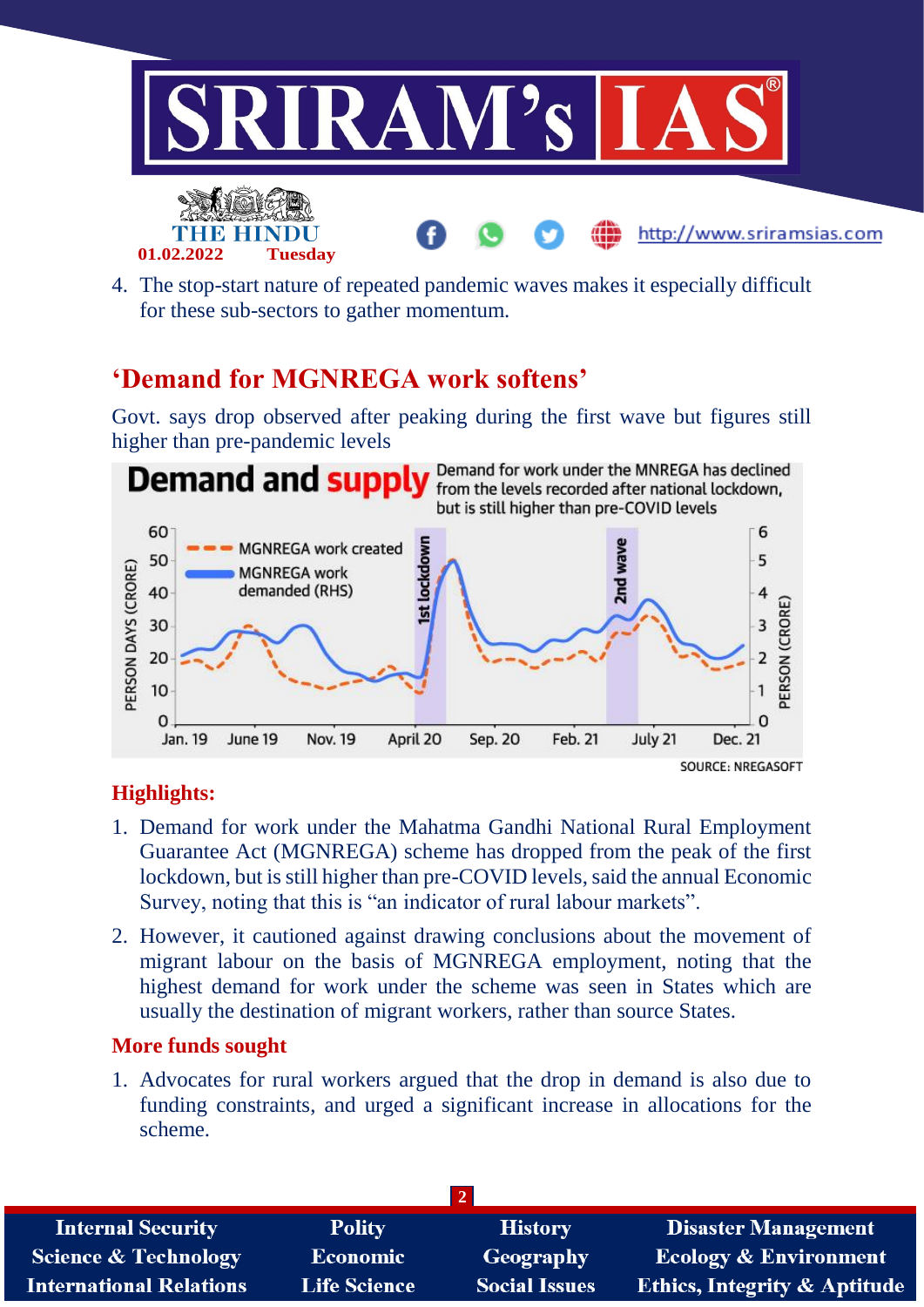

- 2. According to the Survey's analysis, though demand for work stabilised after the second COVID wave, aggregate MGNREGA employment is still higher than pre-pandemic levels of 2019, after accounting for the seasonality of demand.
- 3. In 2021-22, on the other hand, additional funding was not available until late in the year when many States had already run out of money, forcing an artificial suppression in demand on the ground.

### **India ranks third globally in forest area gain: Survey**

- 1. India has increased its forest area in the past decade and ranks third globally in an average annual net gain in forest area from 2010-2020, according to the annual Economic Survey. India annually added an average of 2,66,000 hectares of forest area over the period.
- 2. Forests covered 24% of India's geographical area, accounting for 2% of the world's total forest area in 2020, the department said.
- 3. The top 10 countries account for 66% of the world's forest area. Brazil (59%), Peru (57%), the Democratic Republic of Congo (56%) and Russia (50%) have half or more of their geographical area under forests.
- 4. Much of India's increase in forest cover from 2011-21 is attributed to an enhancement in very dense forest cover, which rose by approximately 20%. Open forest cover also improved by 7%.
- 5. Going forward, there is a need to further improve forest and tree cover. Social forestry could also play a significant role in this regard.

#### **Forets cover calculation and reality**

- 1. The latest biennial 'India: State of Forest Report' has elicited criticism from independent experts, who have questioned the methodology used to count forests.
- 2. Officials in the environment ministry, while asserting that India's definitions of 'forest' and 'tree cover' were consistent with global definitions, acknowledged that most of the increases had occurred outside areas traditionally marked as 'forest' and included plantations and orchards.

| <b>Internal Security</b>        | <b>Polity</b>       | <b>History</b>       | <b>Disaster Management</b>              |
|---------------------------------|---------------------|----------------------|-----------------------------------------|
| <b>Science &amp; Technology</b> | <b>Economic</b>     | Geography            | <b>Ecology &amp; Environment</b>        |
| <b>International Relations</b>  | <b>Life Science</b> | <b>Social Issues</b> | <b>Ethics, Integrity &amp; Aptitude</b> |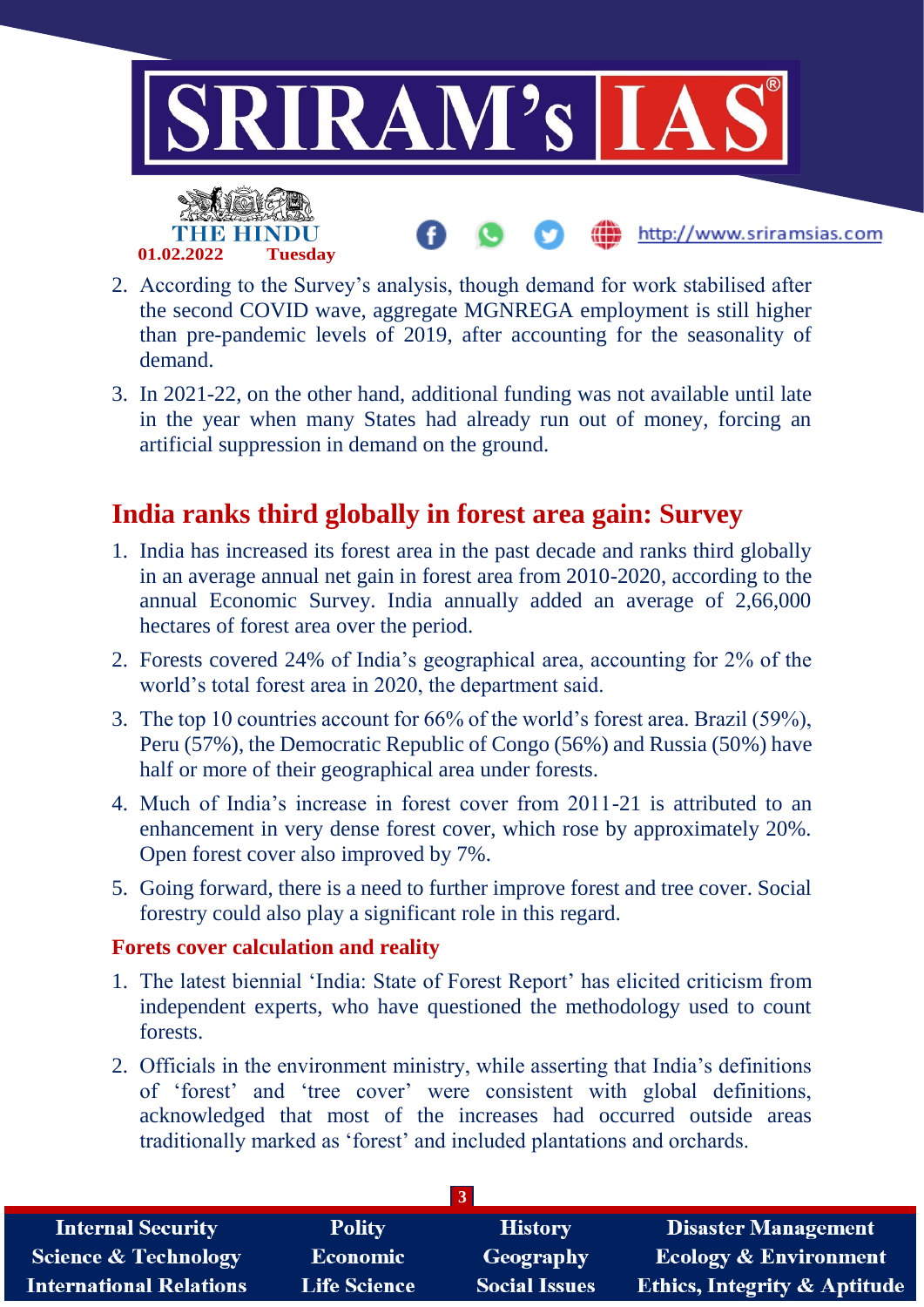

## **'Centre has adopted MSP, but States must facilitate crop shift'**

- 1. There is an urgent need for crop diversification in view of the severe water stress in areas where paddy, wheat and sugarcane are grown as well as to increase oilseed production and reduce dependency on imports of cooking oil, said the annual Economic Survey.
- 2. While the Centre had adopted minimum support prices (MSP) for farm produce as a key tool to encourage crop diversification, the onus was on States to take coordinated action to facilitate a shift towards crops with higher value and lower water consumption.
- 3. The survey urged for an increase in funding for agricultural research rather than farm subsidies, noting that "every rupee spent on agricultural research and development yields better returns compared to returns on money spent on subsidies or other expenditures on inputs."
- 4. The government noted that agriculture continued to be a major driver of the economy in the pandemic era, with the sector's growth rate rising from 3.6% in 2020-21 to 3.9% in 2021-2022.

### **Core sectors grow 3.8%, analysts see mixed signs**

- 1. Output from India's eight core sectors grew 3.8% in December 2021, accelerating marginally from the 3.4% increase recorded in November, but still far from the healthy 8.4% year-on-year rise in October.
- 2. Though output dipped year-on-year in just two sectors, crude oil (-1.8%) and steel (-1%), economists said signals from the data were mixed.
- 3. Cement output recovered from a 3.6% contraction in November to grow by almost 13%. Natural gas rose 19.5%.
- 4. Index of Eight Core Industries (ICI): The ICI is a production volume index prepared and released by the Office of the Economic Adviser (OEA), Department for Promotion of Industry and Internal Trade (DPIIT), Ministry of Commerce & Industry, GOI.

| <b>Internal Security</b>        | <b>Polity</b>       | <b>History</b>       | <b>Disaster Management</b>              |
|---------------------------------|---------------------|----------------------|-----------------------------------------|
| <b>Science &amp; Technology</b> | <b>Economic</b>     | <b>Geography</b>     | <b>Ecology &amp; Environment</b>        |
| <b>International Relations</b>  | <b>Life Science</b> | <b>Social Issues</b> | <b>Ethics, Integrity &amp; Aptitude</b> |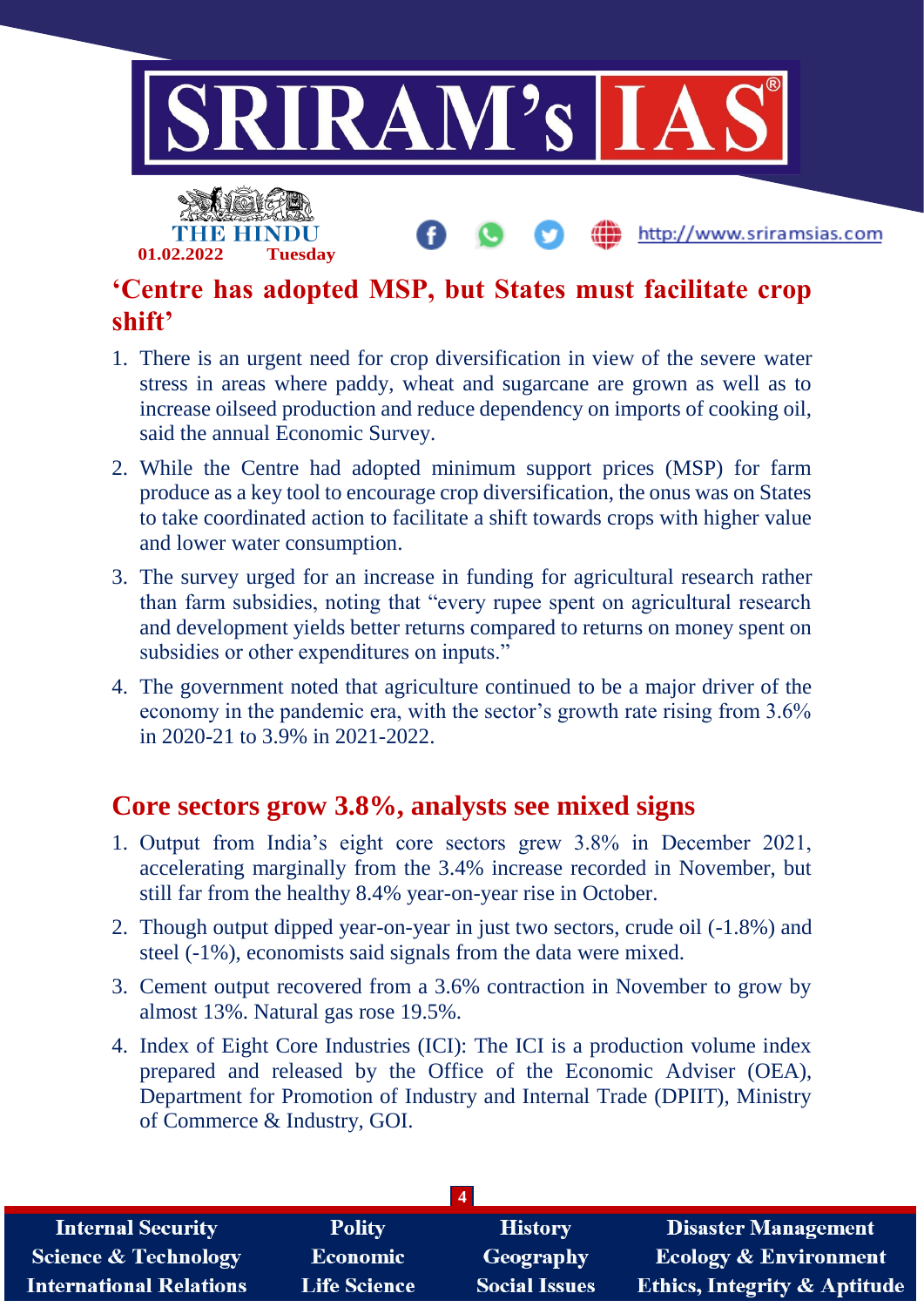

# **Ethanol blending of 8.1% achieved, the target was 10%**

- 1. The ethanol supply in the country to enable blending with petrol is likely to reach 302 crore litres, according to the Economic Survey 2021-2022.
- 2. The Centre has set a target of 20% ethanol blending with petrol to be achieved by 2025 to reduce the country's crude oil import bill, give a boost to the agriculture sector and reduce environmental pollution.
- 3. Ethanol supply under the Ethanol Blended Petrol (EBP) Programme is expected to exceed 302 crore litres by the end of Ethanol Supply Year (ESY) 2020-2021 (December 1, 2020 -November 30, 2021) to achieve approximately 8.1% blending, the Survey noted. This is an increase of 74.5% compared with the previous year.

#### **E12 and E15**

- 1. The ethanol blending target for ESY 2021-22 is 10%.
- 2. The government last year notified mass emission standards for E12 (12% ethanol blended with petrol) and E15 (15% ethanol blended with petrol) to enable the automobile industry to manufacture E12- and E15-compliant motor vehicles.

| <b>Internal Security</b>        | <b>Polity</b>       | <b>History</b>       | <b>Disaster Management</b>              |
|---------------------------------|---------------------|----------------------|-----------------------------------------|
| <b>Science &amp; Technology</b> | <b>Economic</b>     | Geography            | <b>Ecology &amp; Environment</b>        |
| <b>International Relations</b>  | <b>Life Science</b> | <b>Social Issues</b> | <b>Ethics, Integrity &amp; Aptitude</b> |